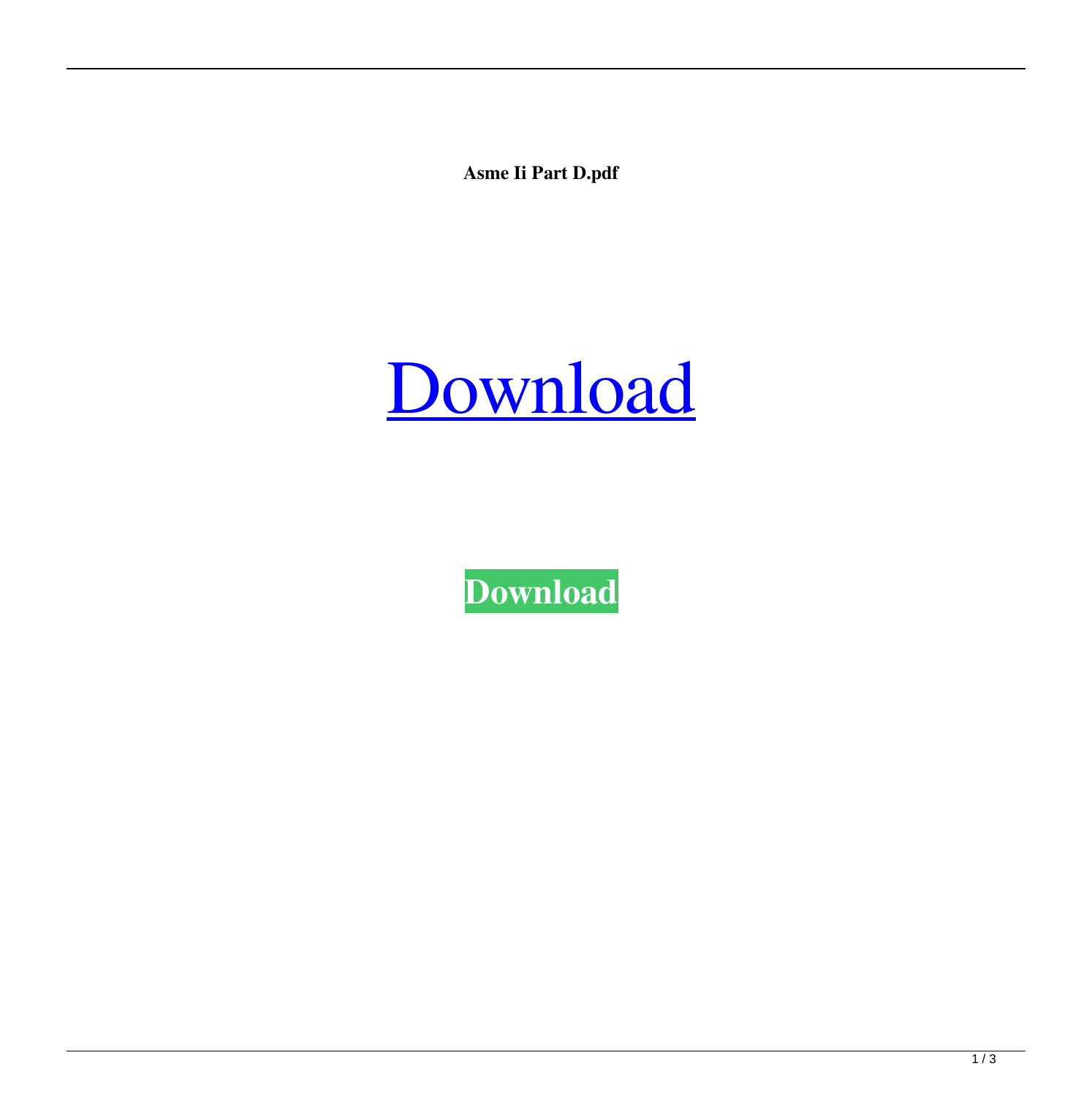BPVC 2016 - Section II - Part D Properties (Customary) - ASME. ASME BPVC 2016 - Section II - Part D Properties (Customary) - ASME ASME BPVC 2016 Section II Part D Properties (Customary). 2.4 Materials. Table 5.1 Materials. INHABITABLE AREAS DENSITY OF RAW MATERIALS IN BED PERFERENCE METER (kg/m^2) Molten Salt (1.00) REF. UNITS Present-day Design Condition MAX. LK W. MAX. Temperature GENERAL Coal Carbon 120. . . . MG Incinerating Coal Low Coal High 3.0 . . . . 31.. . . . . . . . . 42. . . . . . . 6.1.1. . . . . . . . . . . . . . . . . . . . . . . . . . . . . . . . . . . . . . . . . . . . . . . . . . . . . . . . . . . . . . . . . . . . . . . . . . . . . . . . . . . . . . . . . . . . . . . . . . . . . . . . . . . . . . . . . . . . . . . . . . . . . . . . . . . . . . . . . . . . .

. . . .